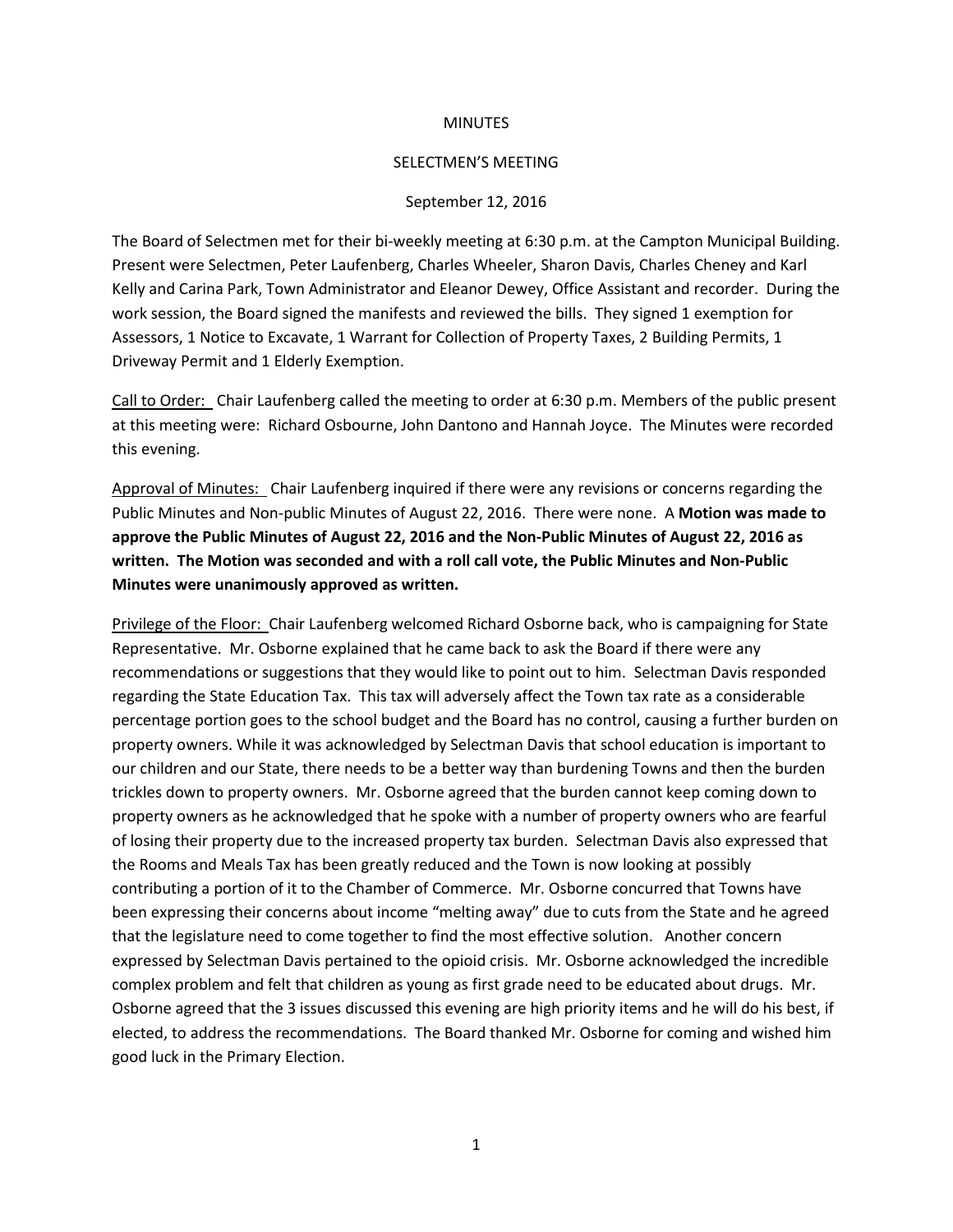## New Business:

Citizen Concern - Chair Laufenberg called on Mr. John Dantono who wished to discuss the condition of Miclon Road. Mr. Dantono explained that he lives on Whitehouse Circle but has to travel the short one tenth of a mile stretch on Miclon Road to get to Whitehouse Circle. Mr. Dantono explained the poor condition of Miclon Road and the fact that he discussed the matter with Butch Bain, Road Agent who suggested he come before the Board to express the need for paving Miclon Road. The Board acknowledged Mr. Dantono's concern and explained that his timing is good because the Board will be starting the budgeting process soon. Chair Laufenberg assured Mr. Dantono that Miclon Road will be addressed to the Road Agent, when addressing the Highway Department Budget, but he gave no guarantees on what roads will be paved and the amount that will be allocated to such paving. The Board thanked Mr. Dantono for coming in and encouraged him to attend the budget meetings.

Tax Collector – Tax Deeding. Chair Laufenberg called on Hannah Joyce, Town Clerk/Tax Collector regarding Tax Deeding. Mr. Joyce presented a preliminary packet of properties up for deeding for the Board to review. Mrs. Joyce explained that she will be back in on October 3<sup>rd</sup> for a final review by the Board. Mrs. Joyce informed the Board that she set the deeding date for October 14, 201. Mrs. Joyce expressed that she hoped there will be no surprise emergency agreements made after the decision is made for the final list of tax deeded properties on October 3rd. The Board thanked Mrs. Joyce for coming and presenting the preliminary packet for their review.

Preliminary CIP Discussion. Chair Laufenberg acknowledged that, technically, the CIP is the Planning Board's obligation, but he felt that the Board of Selectmen should have an initial review of the Plan before it goes before the Planning Board and the CIP Committee. Chair Laufenberg indicated that Carina has drafted a spreadsheet, after speaking with all Department Heads, (Fire Department, Highway Department and Police Department) addressing their future needs ,and "wish list", for equipment. Also infrastructure for Transfer Station renovations, Alden pond Dam and the Municipal Building were included in the preliminary plan. It was suggested that Technology for each Department be added (as a whole figure) and a specific road paving plan be added. Carina confirmed that regarding the item of portable radios, (in the Fire Department section) she discussed the need with Chief Dan Defosses and he expressed that the radios were not necessarily needed in 2017, but in the near future. Keeping this in mind, she added them as a place holder in 2017. It was also confirmed that the Fire Department figures are the total figures, not the Town of Campton's portion alone. The Board concurred that this was a good start for the CIP.

Preliminary 2017 Budget Discussion. Chair Laufenberg inquired as to what the Board would like to convey to the Heads of Departments to focus on while preparing their 2017 Proposed Budgets. The consensus of the Board was to keep the budgets as flat as possible. If increases are needed, justification will need to be prepared. The Board expressed that they were not necessarily referring to salaries remaining flat, but meant all other items. **Carina inquired if the Board would like to keep on track with Chair Laufenberg's schedule regarding the Heads of Departments to come before the Board in October regarding proposed budgets. The Board agreed**. Chair Laufenberg stated that it will be the anticipation of the Board to have the budgets all set before Christmas.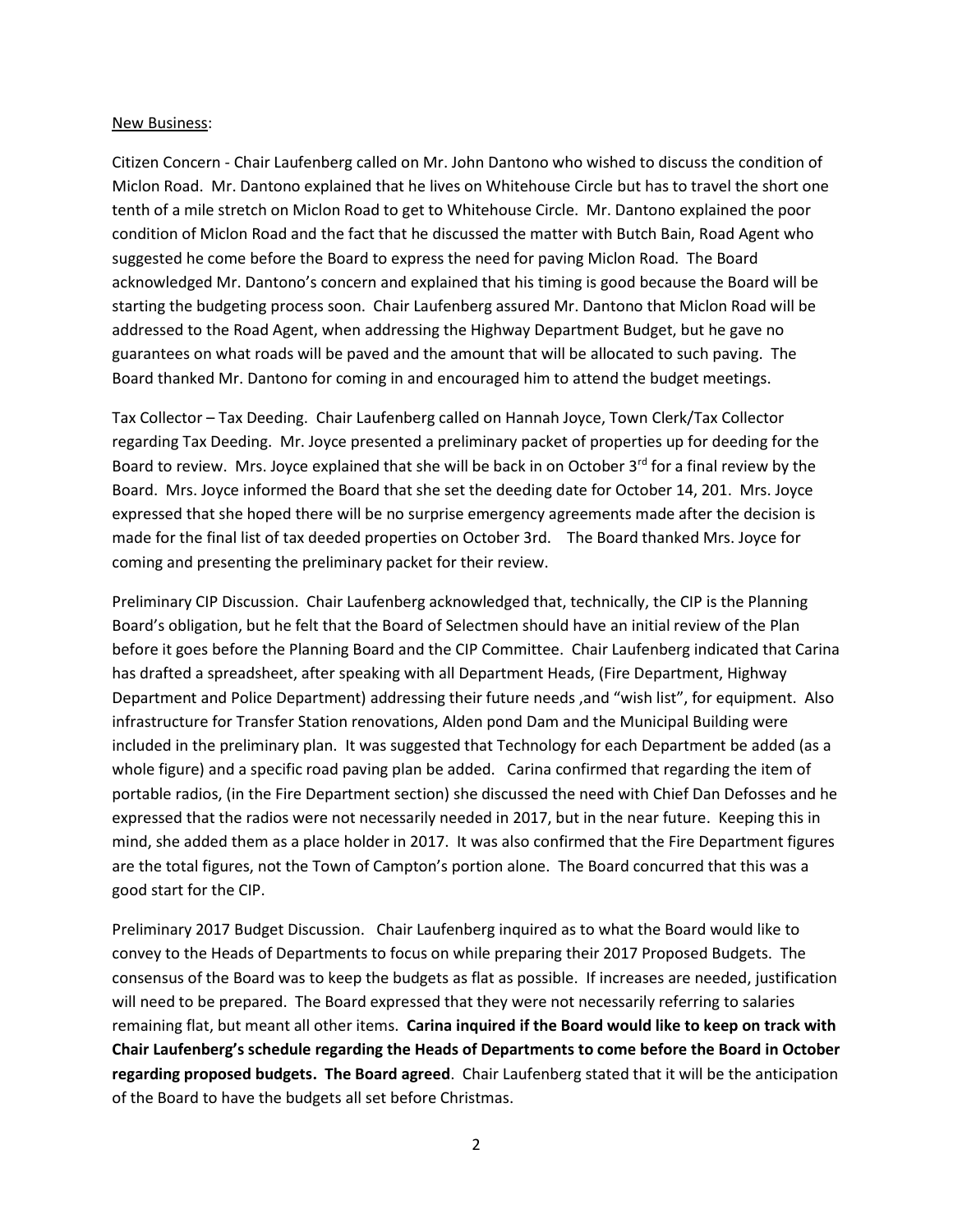Correspondence: Carina stated that the Board has a copy of the updated tax agreement payments provided by Mrs. Joyce. Carina confirmed that she would be sending 2 reminder letters to the delinquent accounts. Carina did mention that some recent payments have been received even though the accounts have not been kept current.

Fire Chief Defosses dropped off the tentative budget for the Lakes Region Fire and the Town of Campton's cost portion is \$32,001.24 which is a \$637.00 increase from last year. Chief Defosses expressed to Carina that he will be voting yes to approve the budget, unless he hears differently from the Board. Carina confirmed that the increase is a 1.96% increase in valuation. **The Board was in agreement with the proposed budget.** 

Carina distributed to the Board a Campton Parks and Recreation packet that Lisa Ash, Parks and Recreation Director, prepared for the Board's review of events held from last fall until present, together with questions and comments prepared by participants.

The Campton Historical Society provided a flyer regarding a talk by F. Schuyler Mathews and Other Local Historic Notable, presented by Daniel Heyduk. The event will be Monday, September 19, 2016, at 7:00 p.m., at the Campton Historical Society.

In response to comments received from Mrs. Joyce and the public regarding demolition of buildings, Carina explained that she drafted a form entitled, "Demolition Permit" to be used for demolition purposes rather than the Building Permit which has been used in the past. There seemed to be a lot of confusion, because the buildings in question were being destroyed not built. **Consequently, the need arose for a "Demolition Permit". Carina stated that Charles Brosseau has reviewed and approved the form and if the Board approved, moving forward, the form will be used. The Board concurred.** 

The Department of Environmental Services sent a notice regarding a Shoreland Program Permit Application for property on NH Route 49 has been filed.

Privilege of the Floor**:** There was none.

Non-Public Session under RSA 91-A: 3, II (a-i**): Chair Laufenberg called for a Motion to go into Non-Public Session under RSA 91-A: 3, II (a-i) regarding personnel and legal correspondence. The Motion was made and seconded and with a roll call vote: Selectman Laufenberg – aye, Selectman Wheeler – aye, Selectman Davis – aye, Selectman Kelly – aye, and Selectman Cheney, the Board went into Non-Public Session at 7:15 p.m. The Board came out of Non-Public Session at approximately 7:30 p.m.**

**In Public Session Chair Laufenberg called on Selectman Davis who made a Motion to seal the Non-Public Minutes. The Motion was seconded and with a roll call vote: Selectman Laufenberg – aye, Selectman Wheeler – aye, Selectman Davis – aye, Selectman Kelly – aye, and Selectmen Cheney – aye, the Board unanimously voted to seal the Non-Minutes.**

Carina stated that she had some additional Correspondence to discuss with the Board. Tom McGlauflin provided an agreement between the Town and Thomas McGlauflin of McGlauflin Group Auctioneers for an up-coming auction of Town owned property, scheduled for November 26, 2016. Carina stated that